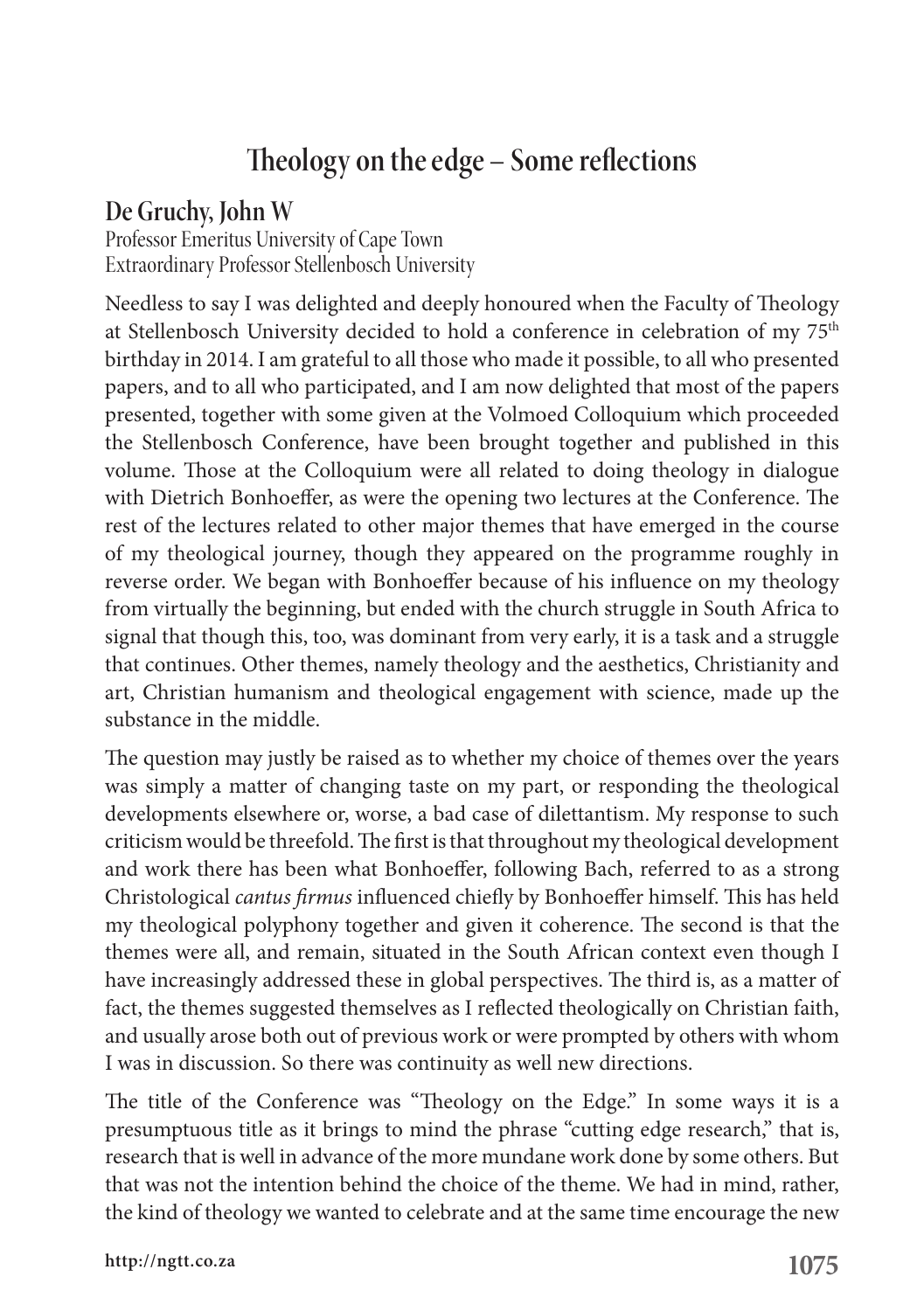generation of South African theologians to engage in. The title was prompted by a *Festschrift* in honour and memory of my son, Steve's life and legacy, *Living on the Edge.* Steve was, I think and many would agree, one of a new breed of South African theologians who was showing the way forward, in some way building on what I had managed to do, but taking it further. It was always my hope to fade into the background as he led the way. Sadly, his contribution was cut short.

Doing theology on the edge means theological engaging reality in all its dimensions, whether politics or aesthetics, science or spirituality, in ways that are transformative. This is not to deny that theology exists in the service of the life and mission of the church, but to affirm that it does so precisely because the church is called to live on the edge in its engagement with the world, not in a closet busy with its own affairs. As such, theology is not a safe or comfortable enterprise designed to give us a ticket to ordination, but a way of participation in the life of the world from the perspective of faith. As such, in doing theology we find that we are taken personally to the boundaries of our existence. And we soon discover that it is impossible possibility, something we engage in knowing full well that it will always remain beyond us because of the subject who addresses us.

Theology has to do, then, with matters of life and death; it is cosmic in its scope and yet touches us at the centre of our personal lives and relationships. It does so because theology, as I have learnt over the years, is all about being led into mystery -- the mystery of the "living God" who meets, confronts and embraces us in the midst of life, especially when we are come face to face with personal suffering and seek to be in solidarity with others who suffer through injustice When the Bible speaks of the "living God" it is not simply saying that "our God," unlike the idols of others is alive, but rather that God is not a cultural entity we control and in whose name we justify ourselves. The "living God" of the Bible confronts us in surprising ways that always disturb the status quo and us. It is, as the letter to the Hebrews puts it, "a fearful thing to fall into the hands of the living God!" Only then do we begin to understand that it is precisely these hands that embrace us in grace and love on the boundaries of our own existence.

It has taken me a lifetime to discover that theology is an attempt to understand this mystery within and beyond ourselves, that it is an impossible possibility. I certainly had little understanding that this was the real task ahead of me when I became a student of theology. But even so I cannot remember a time since those first steps into theology when I did not feel passionate about doing so, and a certain delight and joy in doing theology. And the more I did the more I discovered that that studying theology was not just a necessary step towards ordination, an academic exercise for the spiritual dilettante, but a life-long odyssey or quest, a way of being human in